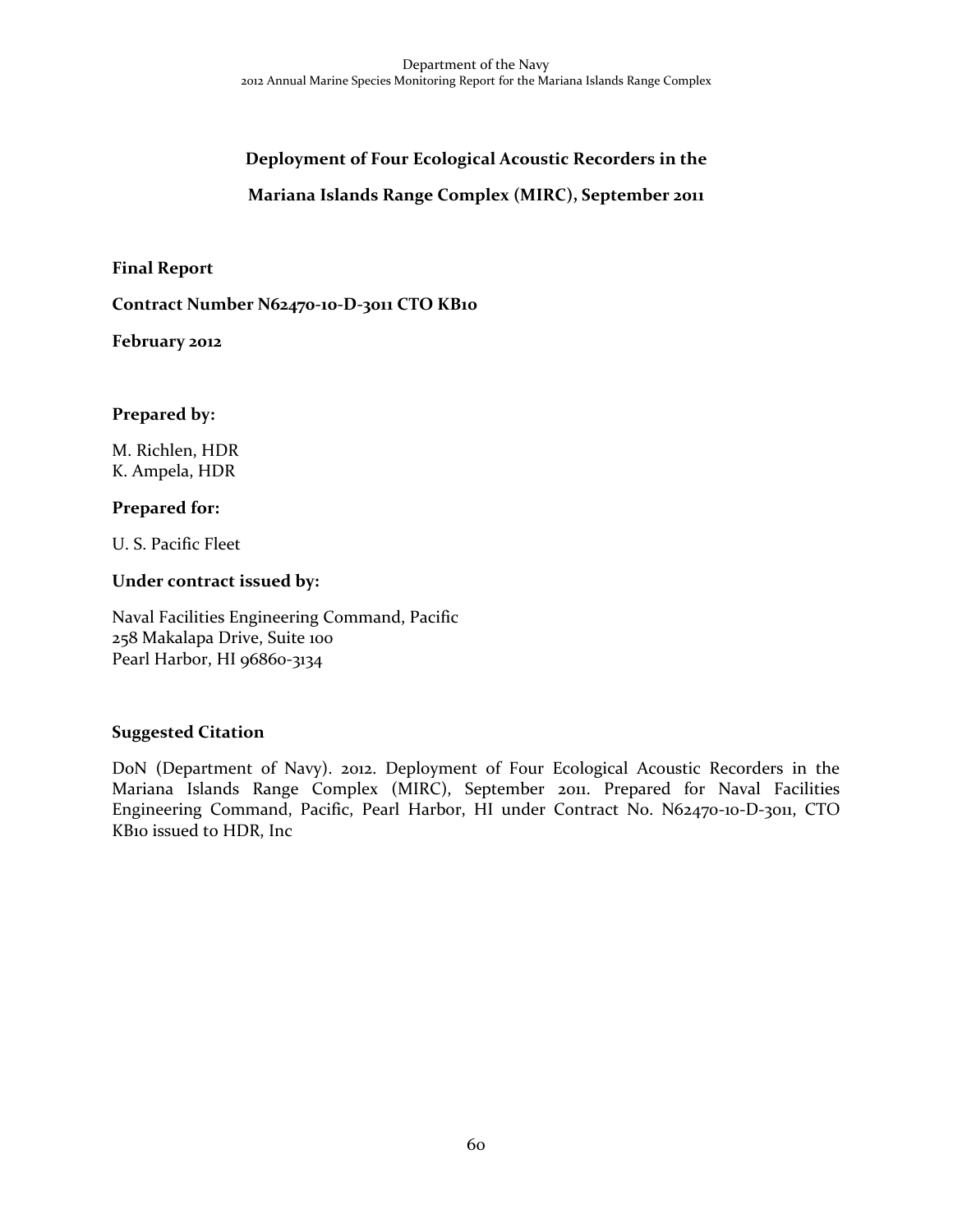#### **MIRC Passive Acoustic Monitoring Summary**

In September of 2011, four passive acoustic monitoring devices were deployed in the Marianas Island Range Complex (MIRC). These Ecological Acoustic Recorders, or "EARs", were developed by Marc Lammers and Whit Au at the University of Hawai'i/Hawai'i Institute of Marine Biology. The dates, locations, and deployments depths for the four instruments are summarized in Table 1. Deployments were made to the northwest and southwest of Guam, one to the north off Saipan, and one to the southwest of Tinian. Deployments were performed by HDR staff in coordination with the University of Hawai'i/Hawai'i Institute of Marine Biology. These instruments were deployed in support of the U.S. Navy's monitoring plan under the MMPA Letter of Authorization (LOA) and permit granted to the Navy by the National Marine Fisheries Service (NMFS) for training using medium-frequency active sonar (MFAS) and underwater explosives in the MIRC. The data generated by these instruments will enable the Navy and NMFS to better understand the distribution and abundance of marine mammals and sea turtles in the Mariana Islands. The monitoring data will be provided to NMFS in the Navy's 2012 year end monitoring report and used by the Navy for analysis in future monitoring years.

The EARs were deployed as bottom mounted autonomous sensors with the aims of reaching between 5 and 6 months of battery life before needing to be refurbished (new batteries and new hard drives). Collection of the hard drives and refurbishment of the devices is expected to occur in the spring of 2012. The recording settings of the EARs can be found in Table 2.

All four instruments were deployed with ORE Edgetech acoustic releases between depths of 820 and 952 meters (Figure 1). After each deployment event, the depth and vertical orientation of each EAR was confirmed by the acoustic release associated with each device. The EARs deployments off Guam were accomplished using a charter dive vessel, the Sun Chaser, a 42-foot Newton (owned and operated by Micronesian Divers Association, Piti, Guam). The vessel used for the Saipan and Tinian EAR deployments was a 32-foot charter fishing vessel, named Mizuwari, built by Hsing Hang Marine (owned and operated by Pelley Boat Charters Inc., Saipan).

| <b>Site</b>                            | Latitude    | Longitude    | <b>Depth</b>    | <b>Deployment</b><br><b>Date</b> | <b>Begin</b><br><b>Recording</b> |
|----------------------------------------|-------------|--------------|-----------------|----------------------------------|----------------------------------|
| Guam North                             | 13 41.781 N | 144 45.186 E | $820 \text{ m}$ | 9/5/2011                         | 9/10/2011                        |
| mile<br>(11)<br>South<br>Guam<br>reef) | 13 13.392 N | 144 28.303 E | $952 \text{ m}$ | 9/15/2011                        | 9/16/2011                        |
| Saipan                                 | 15 27.292 N | 145 50.938 E | $850 \text{ m}$ | 9/12/2011                        | 9/12/2011                        |
| Tinian                                 | 15 04.602 N | 145 26.676 E | 869 m           | 9/11/2011                        | 9/12/2011                        |

Table 1. PAM deployment site information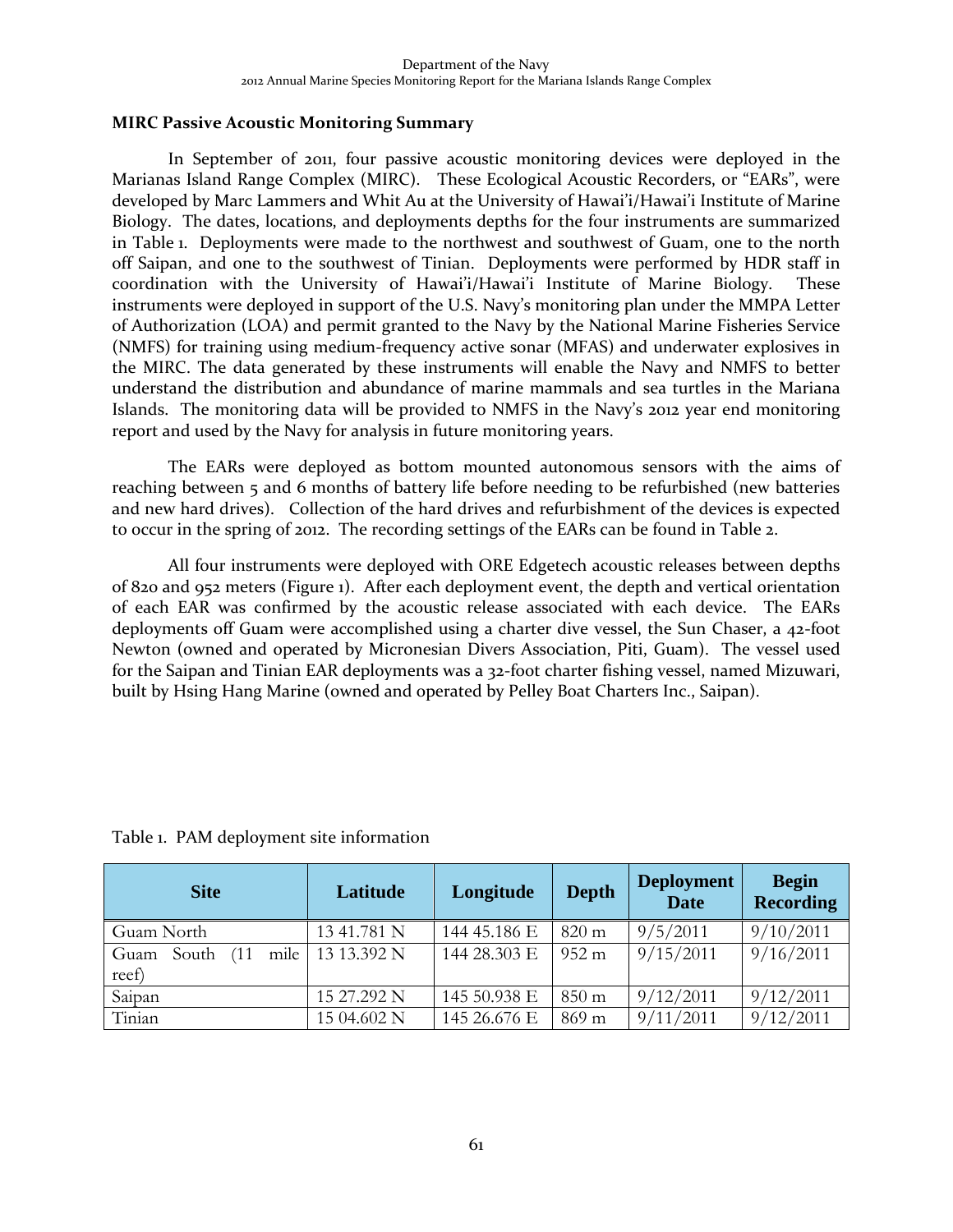## Table 2. Acoustic recording settings and specifications

| Sampling Rate                | $80$ kHz                     |  |  |
|------------------------------|------------------------------|--|--|
| Recording Time (duration)    | $30 \text{ sec}$             |  |  |
| Recording Period (how often) | 360 sec (6 minutes)          |  |  |
| Anti-Aliasing filter         | $90\%$                       |  |  |
| Hydrophone sensitivity       | Approximately 193 dB re 1µPa |  |  |
| Clock                        | Local Time                   |  |  |
| Disk Space                   | 320 GB maximum               |  |  |
| <b>Energy Detection</b>      | Disabled                     |  |  |